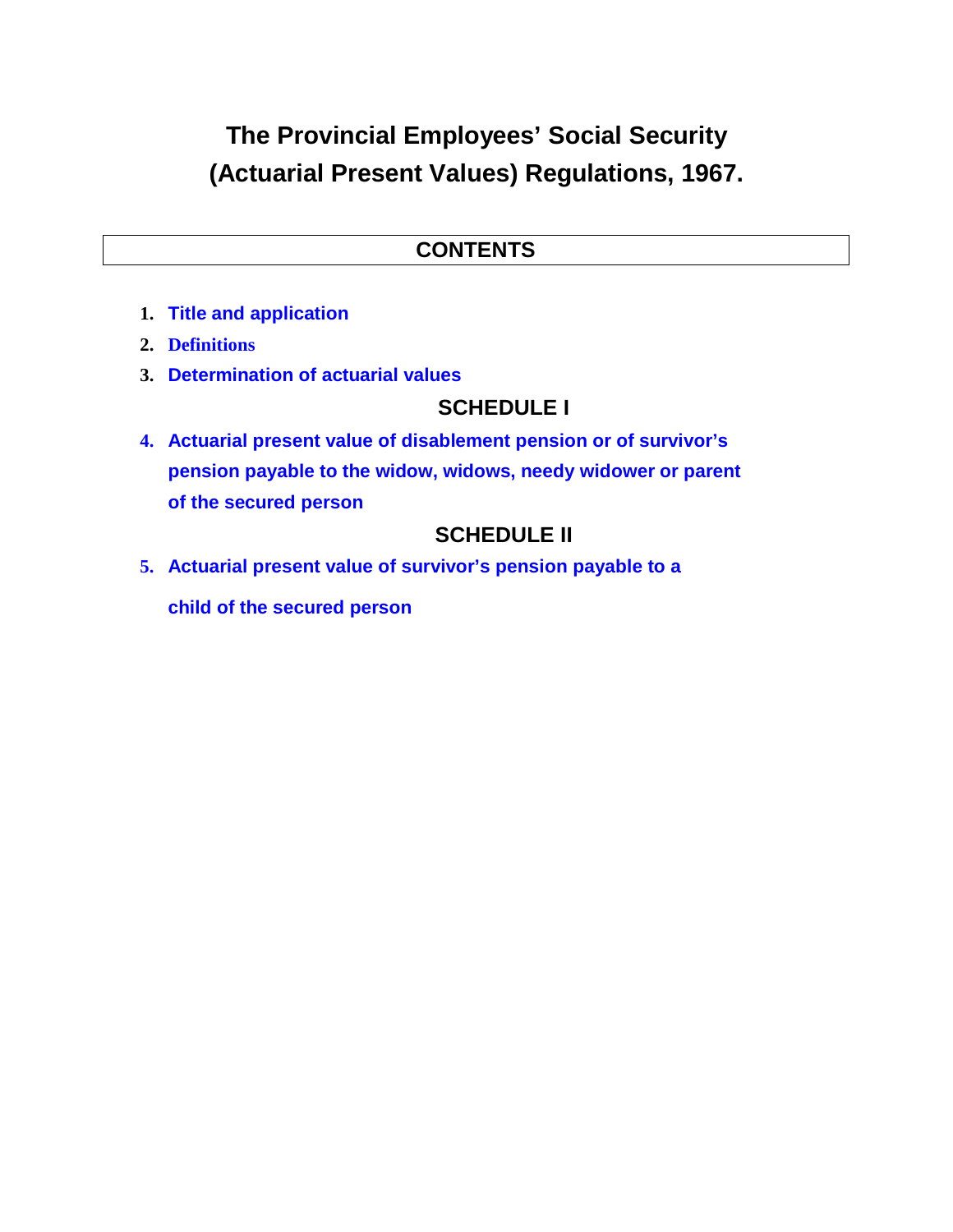**1. Title and date of commencement :** (1) These regulations may be called the Provincial Employees' Social Security (Actuarial Present Values) Regulations, 1967.

(2) They shall come into force at once.

**2. Definition :** In these regulations, unless the context otherwise requires, the definitions contained in Section 2 of the Provincial Employees' Social Security Ordinance, 1965 (hereinafter referred to as the Ordinance) shall apply.

**3. Determination of actuarial values :** For the purposes of Section 53 of the Ordinance the actuarial present value of periodical payments shall be determined in accordance with the following two sub-regulations :-

(1) The actuarial present value of any disablement pension or of any survivor's pension payable to the widow, widows, needy widower or parent of the secured person shall be determined by multiplying the monthly rate of such pension by the figure indicated in column 2 of Schedule 1 to these regulations corresponding to the age last birthday of the beneficiary on the date of death of the secured person.

(2) The actuarial present value of any survivor's pension payable to a child of the secured person shall be determined by multiplying the monthly rate of such pension by the figure indicated in column 2 of Schedule II corresponding to the age last birthday of the child on the date of the secured person (the age of a posthumous child being reckoned as the last birthday).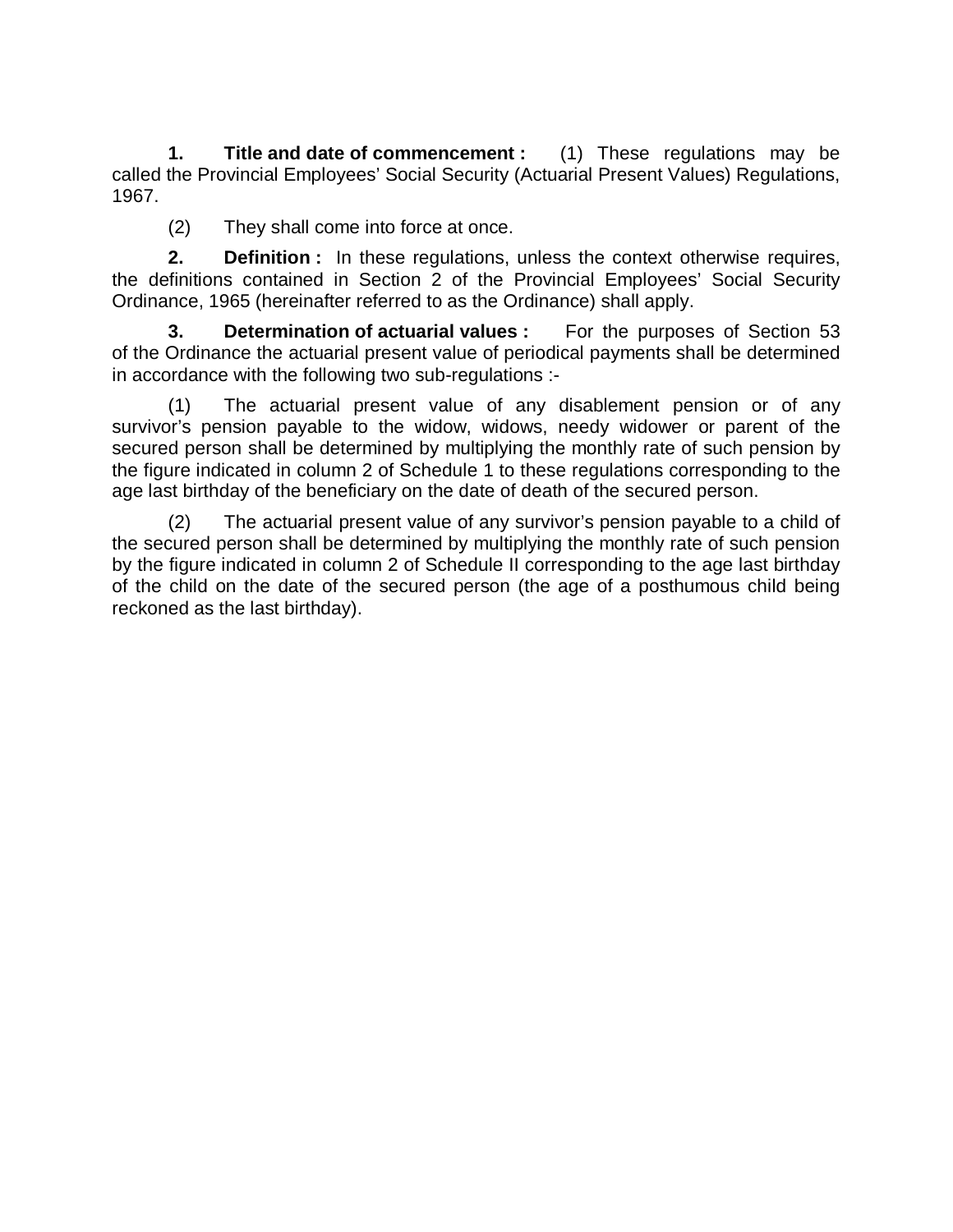#### **SCHEDULE I**

## **Actuarial present value of disablement pension or of survivor's pension payable to the widow, widows, needy widower or parent of the secured person**

\_\_\_\_\_\_\_\_\_\_\_\_\_\_\_\_\_\_\_\_\_\_\_\_\_\_\_\_\_\_\_\_\_\_\_\_\_\_\_\_\_\_\_\_\_\_\_\_\_\_\_\_\_\_\_\_\_\_\_\_\_\_\_\_\_\_\_\_\_\_

Figure by which the monthly rate of benefit is to be multiplied

Age last birthday of beneficiary on date of death of the secured person

| 1                               |           |   |          |   |          | 2   |
|---------------------------------|-----------|---|----------|---|----------|-----|
| Below 20 years                  |           |   |          |   |          | 207 |
| 20 years and above but below 25 |           | . |          | . |          | 194 |
| 25 years and above but below 30 |           | . |          | . |          | 181 |
| 30 years and above but below 35 |           | . |          | . |          | 168 |
| 35 years and above but below 40 |           | . |          | . |          | 155 |
| 40 years and above but below    | 45        |   |          |   |          | 142 |
| 45 years and above but below    | 50        |   |          |   |          | 129 |
| 50 years and above but below    | 55        |   | $\cdots$ |   | $\cdots$ | 116 |
| 55 years and above but below 60 | $\ddotsc$ | . |          | . |          | 103 |
| 60 years and above but below    | 65        |   | .        |   |          | 90  |
| 65 years and above but below    | 70        |   |          |   |          | 74  |
| 70 years and above              |           |   |          |   | .        | 58  |